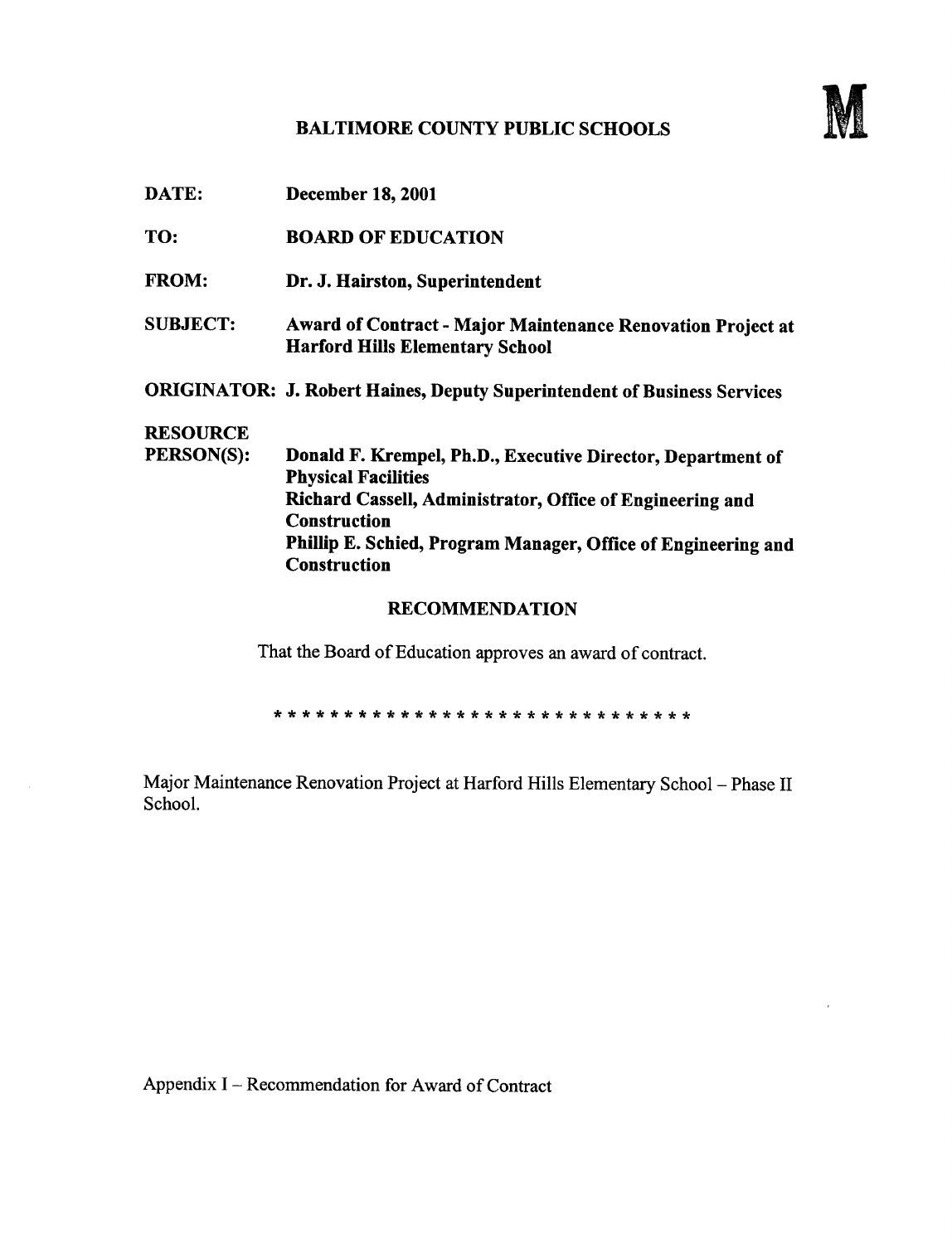## Recommendation for Award of Contract Major Maintenance Renovation Project - Harford Hills Elementary School December 18, 2001

On December 4, 2001, six (6) bids were received for the Major Maintenance Renovations at Harford Hills Elementary School - Bid #3DI-REN2-135A. This project consists of renovations and upgrades to the existing heating, electrical and plumbing systems at this school. A summary of the bids is attached. Based on the bids received, the Department of Physical Facilities recommends an award of contract to Phillips Way, Inc., the lowest responsive bidder, in the amount of \$1,696,000.00.

At this time, we are also requesting <sup>a</sup> 5% Change Order Allocation in the amount of \$84,800.00 to cover any unforeseen conditions and minor changes to the contract, to be authorized and approved by the Building Committee in accordance with Board Policy.

Funding for these projects is available from the Capital Budget Project #665 - Major Maintenance .

APPROVED:

Tanner For

Donald F. Krempel, Ph.D. Executive Director